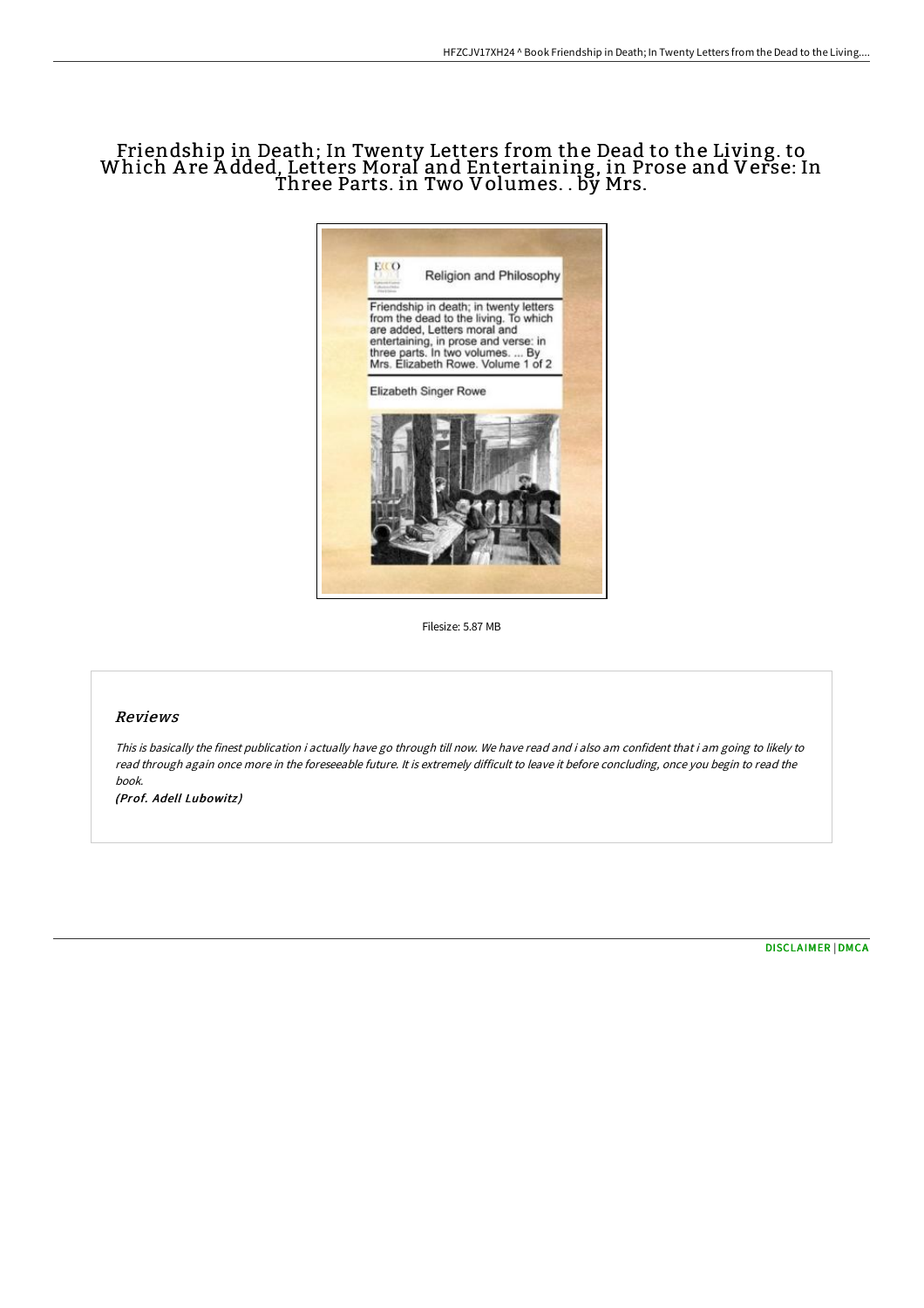## FRIENDSHIP IN DEATH; IN TWENTY LETTERS FROM THE DEAD TO THE LIVING. TO WHICH ARE ADDED, LETTERS MORAL AND ENTERTAINING, IN PROSE AND VERSE: IN THREE PARTS. IN TWO VOLUMES. . BY MRS.



To download Friendship in Death; In Twenty Letters from the Dead to the Living. to Which Are Added, Letters Moral and Entertaining, in Prose and Verse: In Three Parts. in Two Volumes. . by Mrs. PDF, remember to click the hyperlink below and save the file or gain access to other information which might be highly relevant to FRIENDSHIP IN DEATH; IN TWENTY LETTERS FROM THE DEAD TO THE LIVING. TO WHICH ARE ADDED, LETTERS MORAL AND ENTERTAINING, IN PROSE AND VERSE: IN THREE PARTS. IN TWO VOLUMES. . BY MRS. book.

Gale Ecco, Print Editions, United States, 2010. Paperback. Book Condition: New. 189 x 246 mm. Language: English . Brand New Book \*\*\*\*\* Print on Demand \*\*\*\*\*.The 18th century was a wealth of knowledge, exploration and rapidly growing technology and expanding record-keeping made possible by advances in the printing press. In its determination to preserve the century of revolution, Gale initiated a revolution of its own: digitization of epic proportions to preserve these invaluable works in the largest archive of its kind. Now for the first time these high-quality digital copies of original 18th century manuscripts are available in print, making them highly accessible to libraries, undergraduate students, and independent scholars.The Age of Enlightenment profoundly enriched religious and philosophical understanding and continues to influence presentday thinking. Works collected here include masterpieces by David Hume, Immanuel Kant, and Jean-Jacques Rousseau, as well as religious sermons and moral debates on the issues of the day, such as the slave trade. The Age of Reason saw conflict between Protestantism and Catholicism transformed into one between faith and logic -- a debate that continues in the twenty-first century.++++The below data was compiled from various identification fields in the bibliographic record of this title. This data is provided as an additional tool in helping to insure edition identification: ++++British LibraryT070702London: printed for Henry Lintot, 1753. 2v.; 12.

h Read Friendship in Death; In Twenty Letters from the Dead to the Living. to Which Are Added, Letters Moral and [Entertaining,](http://digilib.live/friendship-in-death-in-twenty-letters-from-the-d-4.html) in Prose and Verse: In Three Parts. in Two Volumes. . by Mrs. Online Download PDF Friendship in Death; In Twenty Letters from the Dead to the Living. to Which Are Added, Letters Moral and [Entertaining,](http://digilib.live/friendship-in-death-in-twenty-letters-from-the-d-4.html) in Prose and Verse: In Three Parts. in Two Volumes. . by Mrs.